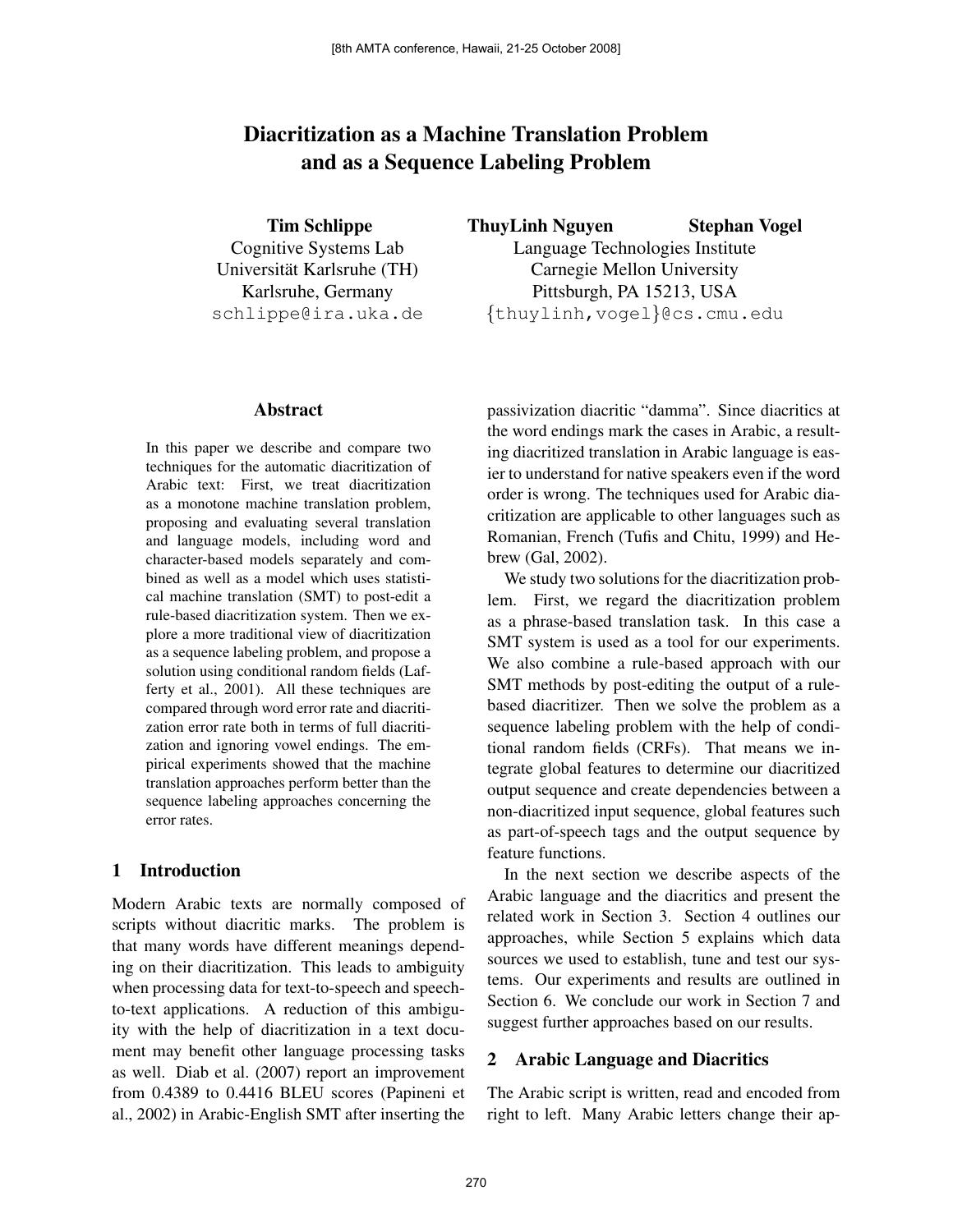pearance depending on their position in a word. The Arabic alphabet consists of 28 consonant letters.

Arabic diacritics are located below and above each character within a word. They are vowelization marks and usually absent. "shadda" is the only diacritic which appears in several modern Arabic scripts. Native speakers distinguish the right pronunciation and the correct meaning of a word without diacritic marks in an automatic way by considering the context and the position of the word in a sentence. Their instinctive knowledge of Arabic grammar and vocabulary enable them to correctly vocalize words in written texts based on the context.

For example, the bare form "Elm" may have different meanings (Figure 1) depending on the diacritization: "Eilm" is translated as "science" or "learning", while "Ealam" means "flag". Ambiguity may also occur on the grammatical level as diacritics at word endings are correlated with case and verbal information (Maamouri et al., 2006).

| without<br>diacritics | with<br>diacritics | meaning           | pronunciation |
|-----------------------|--------------------|-------------------|---------------|
| IC.                   |                    | science, learning | Film          |
|                       |                    | flag              | Ealam         |

Figure 1: Ambiguity in Arabic.

Arabic diacritics can be categorized into

- short vowels pronounced as /a/ (fatha), /u/ (damma) and /i/ (kasra),
- double case endings pronounced as /an/ (fathatayn), /un/ (dammatayn) and /in/ (kasratayn),
- syllabification marks.

Double case endings are vowels used at the end of a word to distinguish cases. The syllabification mark "shadda", which is sometimes inserted in written text, symbolizes the doubling of a consonant. "sukuun", the second syllabification mark, indicates that a letter does not contain any vowels. We restored the diacritics shown in Figure 2.

# 3 Previous Work

Different methods such as rule-based (El-Imam, 2004), example-based, hierarchical (Emam and Fis-



Figure 2: Arabic Diacritics.

cher, 2005), morphological and contextual-based (Vergyri and Kirchhoff, 2004) as well as methods with Hidden Markov Models (Mustafa Elshafei and Alghamdi, 2006) and weighted finite state machines (Nelken and Shieber, 2005) have been applied for the diacritization of Arabic text.

Some authors treated diacritization as a machine translation problem. El-Sadany and Hashish (1989) and El-Imam (2004) proposed rule-based methods for the translation from non-diacritized text to diacritized text. One drawback of these systems is the difficulty to keep the rules consistent, up-to-date and extend them to other Arabic dialects. Emam and Fischer (2005) suggested an example-based hierarchical top-down approach, similar to examplebased translation approaches. In order to translate a sentence in the test set the system tries to find a matching sentence in the training data. If a matching sentence is found, the whole sentence is applied, if not, the system searches for matching phrases. If no matching phrases are found character n-grams are restored.

Other researchers approached diacritization as a sequence labeling problem. In (Vergyri and Kirchhoff, 2004) each word is tagged as one of many possible forms provided by the Buckwalter's Morphological Analyser (Buckwalter, 2004). In order to learn the tag sequence the Expectation Maximization algorithm is applied. In this approach the morphological and contextual information is combined with an acoustic signal. The authors reported a word error rate (WER) of 27.3% and a diacritization error rate (DER) of 11.54%. Nelken and Shieber (2005) restored diacritics with an algorithm based on weighted finite state machines. Their system was trained on LDC's Arabic Treebank Data.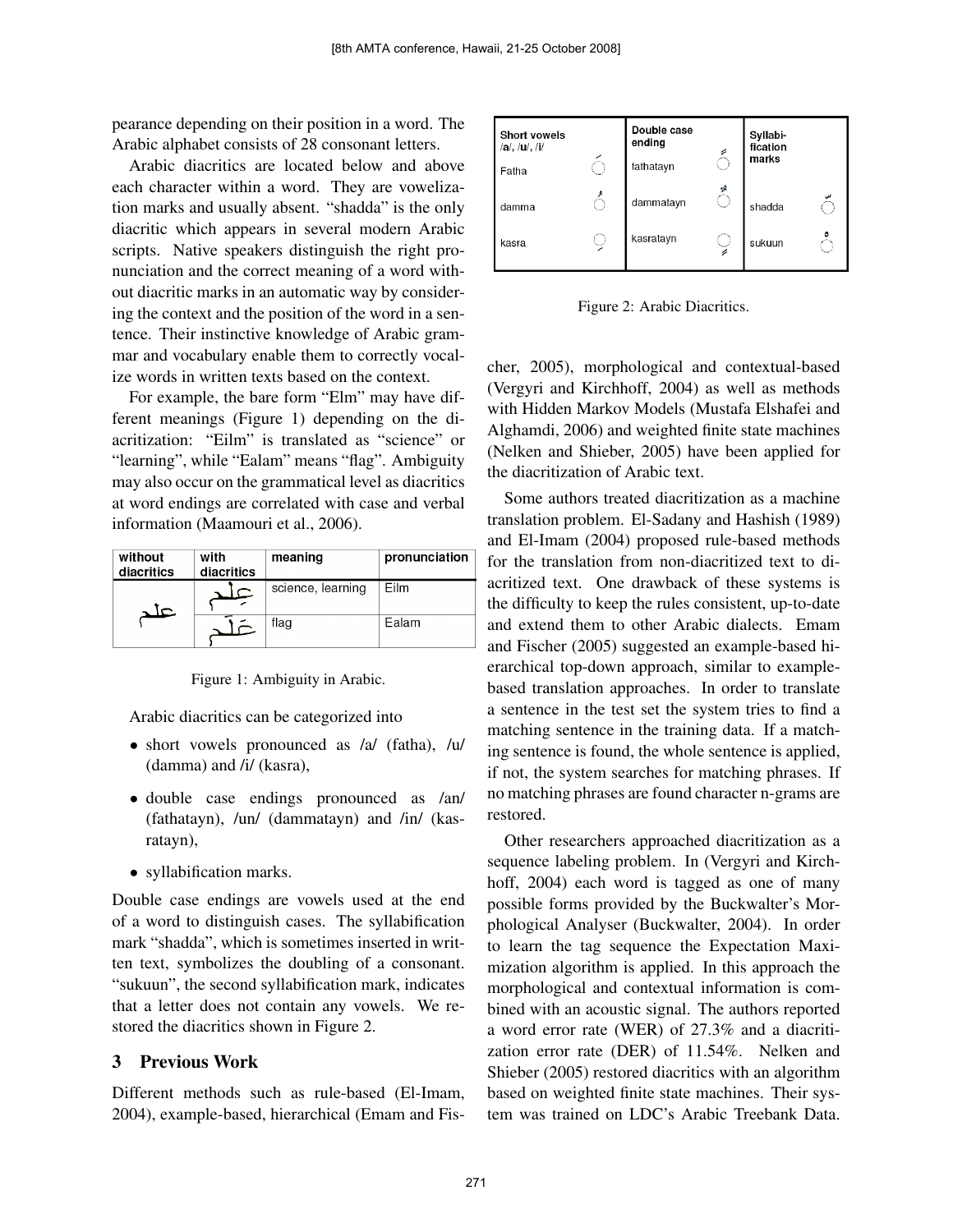Words not occurring in the data are substituted by characters and larger morphological units. Altogether they achieved a WER of 23.61% and a DER of 12.79%. Ignoring vowel endings, a WER of 7.33% and a DER of 6.35% was achieved. Zitouni et al. (2006) proposed a maximum entropy-based approach. Their system works with lexical, segmentbased and part-of-speech tag features. They reported a WER of 18.0% and a DER of 5.5% as well as a WER of 7.9% and a DER of 2.5% ignoring the final vowelization. Mustafa Elshafei and Alghamdi (2006) considered the word sequence of non-diacritized Arabic text as an observation sequence and solved the problem with Hidden Markov Models. The hidden states are the possible diacritized expressions of the words. Finally, the optimal sequence of diacritized words or states are obtained by applying the Viterbi Algorithm. They achieved a DER of 4.1% for a test set of 995 words with their system which was trained on the Qur'an text. A further reduction to about 2.5% was reached by using a preprocessing stage and trigrams for a selected number of short and frequent words. A diacritization system based on the combination of a tagger and a lexeme language model was suggested by Habash and Rambow (2007). Analogous to (Vergyri and Kirchhoff, 2004) their system uses the Buckwalter Arabic Morphological Analyzer. The remaining WER was 14.9% and the DER 4.8%. Ignoring vowel endings, a WER of 5.5% and a DER of 2.2% were reported.

## 4 Automatic Diacritization

In this section we present our methods for the automatic diacritization.

#### 4.1 Diacritization as Translation

A straightforward approach is treating the undiacritized text as source text and the diacritized text as target text to build a translation model for a phrase-based statistical machine translation system. We create a phrase table with non-diacritized entries on the source side and diacritized entries on the target side as well as a language model with diacritized text. As the alignment is very simple – it is strictly monotone and each diacritized word or phrase has exactly one non-diacritized form – generating the phrase table is very easy. Starting from the diacritized training corpus, we run over all sentences and all positions in each sentence and write all word n-grams,  $n = 1...N$ , starting in this position. Removing then the diacritics gives us a list of phrase pairs (with repetitions), from which the phrase table can be build. As phrase translation scores we use the relative frequencies.

Using appropriate representations of the nondiacritized and diacritized text we can operate on the character level, on the word level, or combined on both levels.

#### 4.1.1 Diacritization on the Word Level

The following figure illustrates Arabic text on the word level. The characters are ASCII characters since we are using the Buckwalter Transliteration.

| without diacritics $\parallel$ mwskw |          |       |  |
|--------------------------------------|----------|-------|--|
| with diacritics                      | muwsokuw | - Jaf |  |

For many words there are different diacritized forms available. Both, the language model and also the context given within phrases can help to disambiguate in these cases. Due to the limited training data there are words in the test set, which neither occur in the phrase table nor in the language model. Our system "translates" unknown words by inserting them into the output. However, this typically leads to an error.

#### 4.1.2 Diacritization on the Character Level

As proposed for the restoration of diacritics in (Mihalcea, 2002), we also developed a system which works on the character level. The representation of the Arabic text on character level splits undiacritized text into individual consonants and diacritized text into consonant-vowel compounds.

| m |  |  |  | w s k w space J f space       |
|---|--|--|--|-------------------------------|
|   |  |  |  | mu w so ku w space Ja f space |

We insert a special word separator to be able to restore the words after diacritization has been done.

The advantage of operating on the character level is that all words can be diacritized. I.e. we do not have any unknown words, as in the case, when the phrase table contains words. A drawback, however,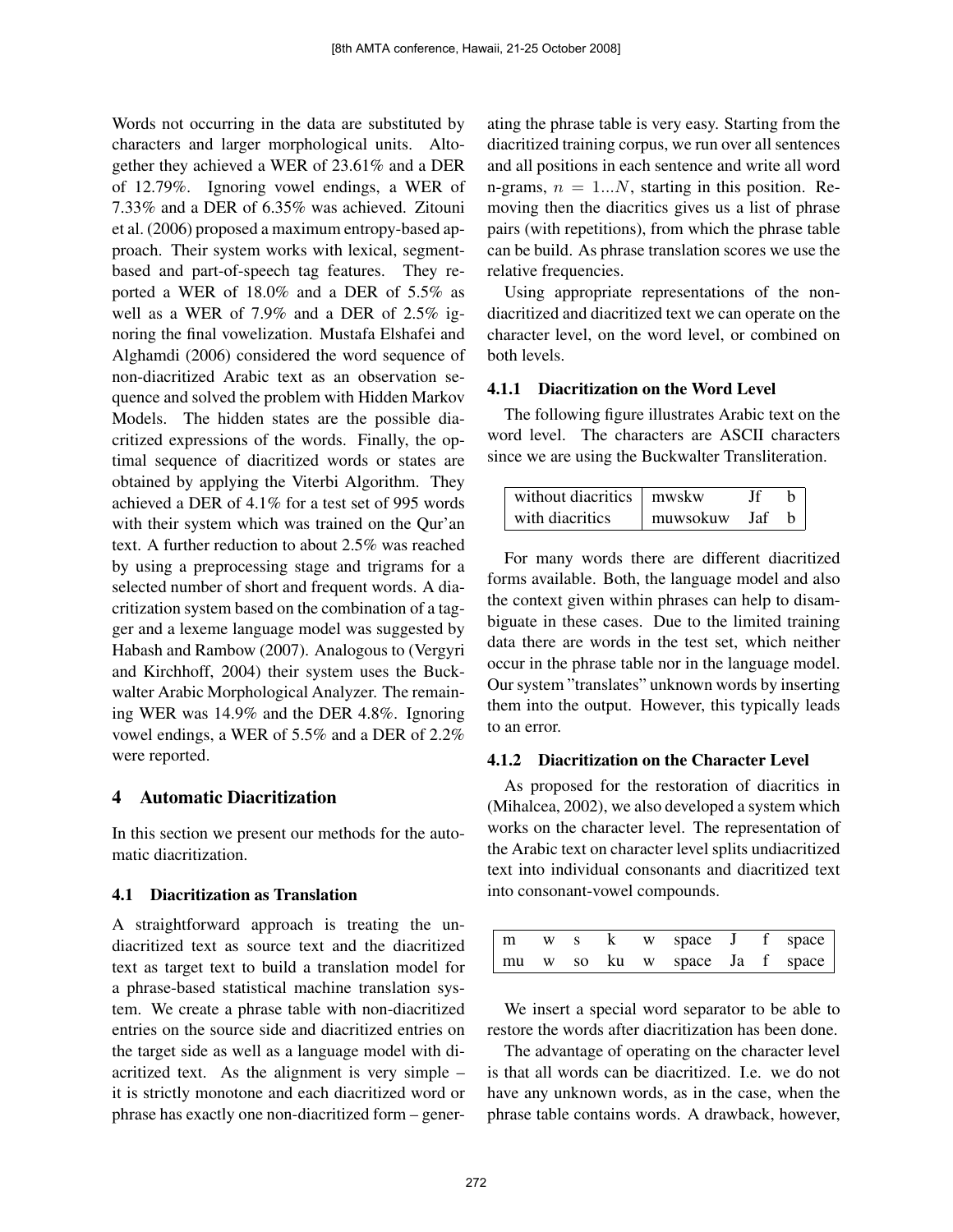is that much less context is covered by the characterbased system. A 5-gram covers now perhaps only one word, or part of a word. Therefore, dependencies between words are not well captured.

#### 4.1.3 Diacritization on both Levels

By creating a diacritizer that functions on both levels we combine the benefits of both the diacritization on word level and on character level.

The SMT system used in our experiments can take lattices as input. The lattice representation allows edges labeled with words or with characters. Therefore, the decoder is able to switch from word level to character level and back. Due to the phrase count feature in the decoder translations composed from fewer phrases are preferred. This introduces a bias toward using phrases on the word level. However, if a word has not been seen in the training data the system can use the diacritization generated on the character level.

An example for a lattice, which enables the approach on both levels is illustrated in Figure 3.



Figure 3: Lattice with Edges from Character to Character and from Word to Word.

## 4.1.4 Diacritization: Rule-based Translation with Statistical Phrase-based Post-Editing

The approaches described so far do not use linguistic rules for the restoration of diacritics. Recently, there have been a number of studies showing that a statistical machine translation system can successfully be used to post-edit and thereby improve the output of a rule-based translation system (Simard et al., 2007). If appropriate training material is provided, it is possible to train a SMT system to automatically correct systematic errors made by rulebased systems. A similar approach can be used in our case: given the output of a rule-based diacritizer, we can use the statistical approach to perform a postediting step.

AppTek<sup>1</sup>, a company specializing in the development for human language technology, including speech recognition and machine translation, provided diacritized data for this kind of automatic post-editing experiments. The output from their rule-based diacritizer and the corresponding manually diacritized text was made available.

We build a statistical phrase-based system by aligning the output of the rule-based system and the correct vowelized text. This system is then used to operate on test sentences, which are already diacritized with the rule-based diacritizer, as a postediting step. The benefits are that the rule-based system excludes a large number of possible forms.

# 4.2 Diacritization as Sequence Labeling Problem

| mwskw    |  | w |   | W |
|----------|--|---|---|---|
|          |  |   |   |   |
| muwsokuw |  |   | Ω |   |

The above figure shows an example of an undiacritized word "mwskw" and its diacrization "muwsokuw". Again, we represent the undiacritized word as a sequence of characters  $X =$  $(m, w, s, k, w)$ . As presented in the figure, we label each consonant in  $X$  with the vowels or diacritics, which should follow that consonant in the diacritized form. Note that a consonant might be followed by more than one vowel or diacritic. Consonants without diacritics are marked with an epsilon  $(\epsilon)$ . Thus the task of diacritization of X is actually finding its sequence  $Y = (u, \epsilon, o, u, \epsilon)$ . In this way, the problem of diacritization can be considered as the sequence labeling problem.

Conditional random fields (CRF) (Lafferty et al., 2001) have been successful in similar NLP problems such as parts-of-speech tagging (Lafferty et al., 2001) and noun phrase chunking. CFRs can model overlapping features and it is easy to integrate linguistic features such as parts-of-speech. The CRF model estimates the parameters  $\overline{\theta}^*$  to maximize the conditional probability of the sequence of tags given the sequence of the consonants in the training data

<sup>1</sup>Application Technology Inc., US company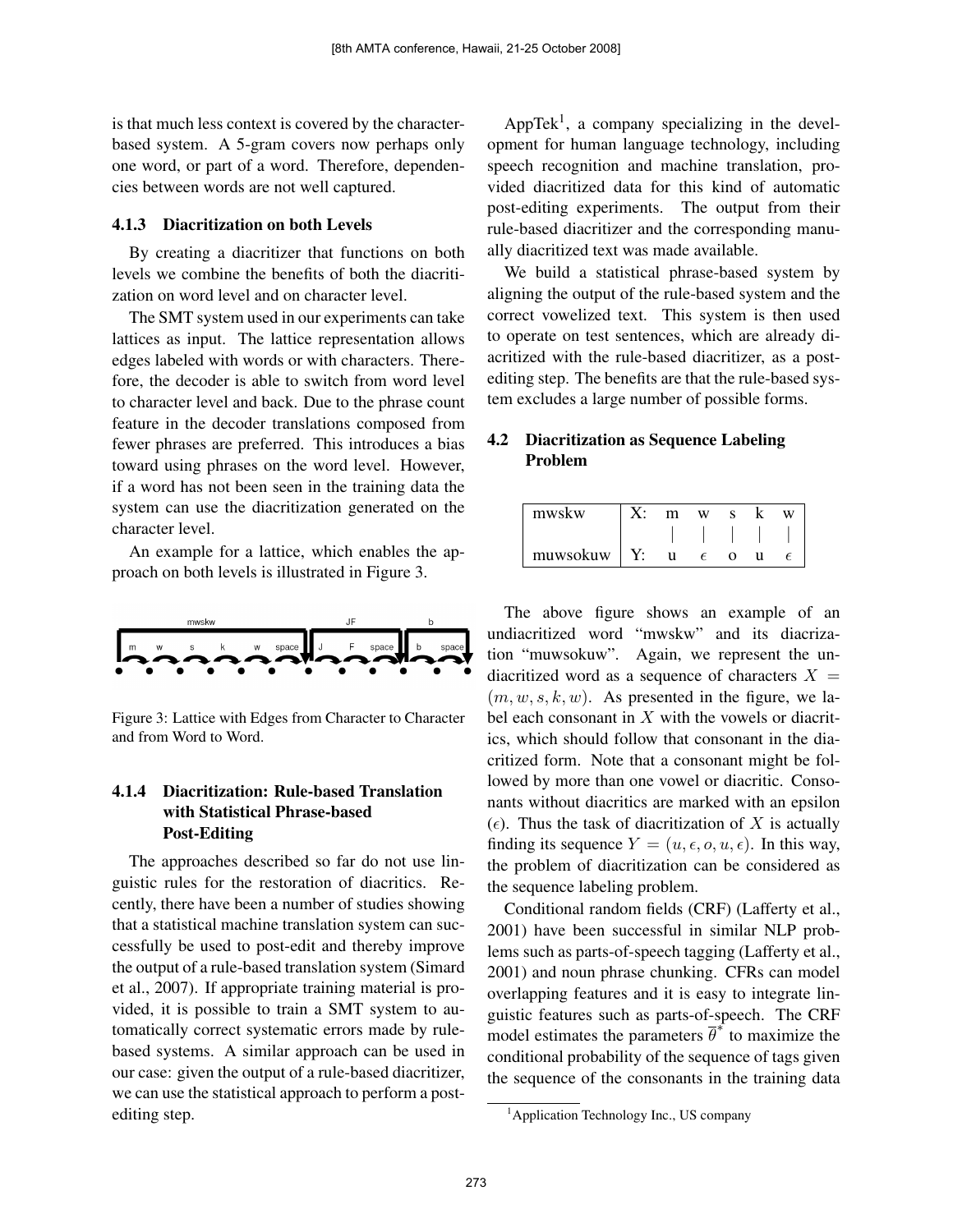T as given by the following equation:

$$
\overline{\theta}^* = \underset{\overline{\theta}}{\text{argmax}} \sum_{(X,Y)\in\mathbf{T}} \log p\left(Y|X,\overline{\theta}\right) \qquad (1)
$$

where  $\log p(X|Y, \overline{\theta}) = \sum_i \theta_i f_i(X_q, Y_q)$ ,  $f_i$  is a feature function, and  $X_q, Y_q$  are sub-sequences of X, Y respectively.

At the test time, given a sequence of consonants X, and parameter  $\theta^*$  found at the training time we decode X into the sequence  $Y^*$ .

$$
Y^* = \operatornamewithlimits{argmax}_{Y} p\left(X|Y, \overline{\theta}^*\right)
$$

In our model, we use the features which are the combinations of lexicals, part-of-speeches of current word, next and previous word. We also use the  $n$ neighbor characters as context features. In the experiment section, we will report the results for different context sizes.

## 5 Data

We work with two data sources: The diacritized LDC's Arabic Treebank data for the translation approaches and the conditional random fields approach as well as data provided by AppTek for running postediting experiments. In addition to the information on the used data we describe the representation of the Arabic text in Buckwalter Transliteration in this section.

#### 5.1 LDC's Arabic Treebank

The data to train, tune and test the translation- and conditional random fields-based diacritizers are extracted from the LDC's Arabic Treebank of diacritized An Nahar News stories. This data set has been used by several researchers (Maamouri et al., 2006), (Nelken and Shieber, 2005), (Zitouni et al., 2006).

Our sentences are in Buckwalter Transliteration, as pictured in Section 5.3, and do not include any punctuation marks. Since the corpus contains complete vowelization including case endings, the diacritics a, u, i, F, N, K, B and o had to be deleted in order to create the non-vowelized part of the parallel corpus.

All systems except the post-editing system used a training set of 23 k sentences with 613 k words

from this data source. A development set to tune the parameters of the systems and a test set, each consisting of 1,190 sentences with approximately 32k words, were used.

## 5.2 AppTek Data

Applications Technology (http://www.apptek.com/), a company specializing in the development for human language technology, including speech recognition and machine translation, provided diacritized data for automatic post-editing experiments. The output of a rule-based diacritizer and manually generated reference diacritization, consisting of 116 k words in 40 k sentences, were split into a training set of 36 k sentences (104 k words), a development set to tune the system and a test set, each containing 2 k sentences with approximately 6 k words.

As the sentences provided by AppTek are more similar to each other and also rather short, often containing a single word, the error rates with AppTek's data are lower than those obtained with the LDC's Arabic Treebank data.

#### 5.3 Data Representation

For processing purposes the data we work with are in Buckwalter Transliteration (Buckwalter, 2004). Roman character equivalents were chosen to be reasonably mnemonic. From Unicode to Buckwalter Transliteration and back it is a one-to-one mapping without gain or loss of ambiguity.

Figure 4 describes the function of each diacritic, their pronunciation as well as their corresponding character in Buckwalter Transliteration. (We use "B" to represent the "shadda" for processing reasons.)

## 6 Experiments and Results

## 6.1 The Translation Systems

For the translation on word and character level we work with a phrase-based translation system as described in (Vogel et al., 2003). As starting points both a word-based and a character-based baseline SMT system were established and evaluated. Both systems contain 10-gram Suffix Array Language Models (Zhang, 2006). The phrase tables contain up to 5-gram entries and appropriate phrase translation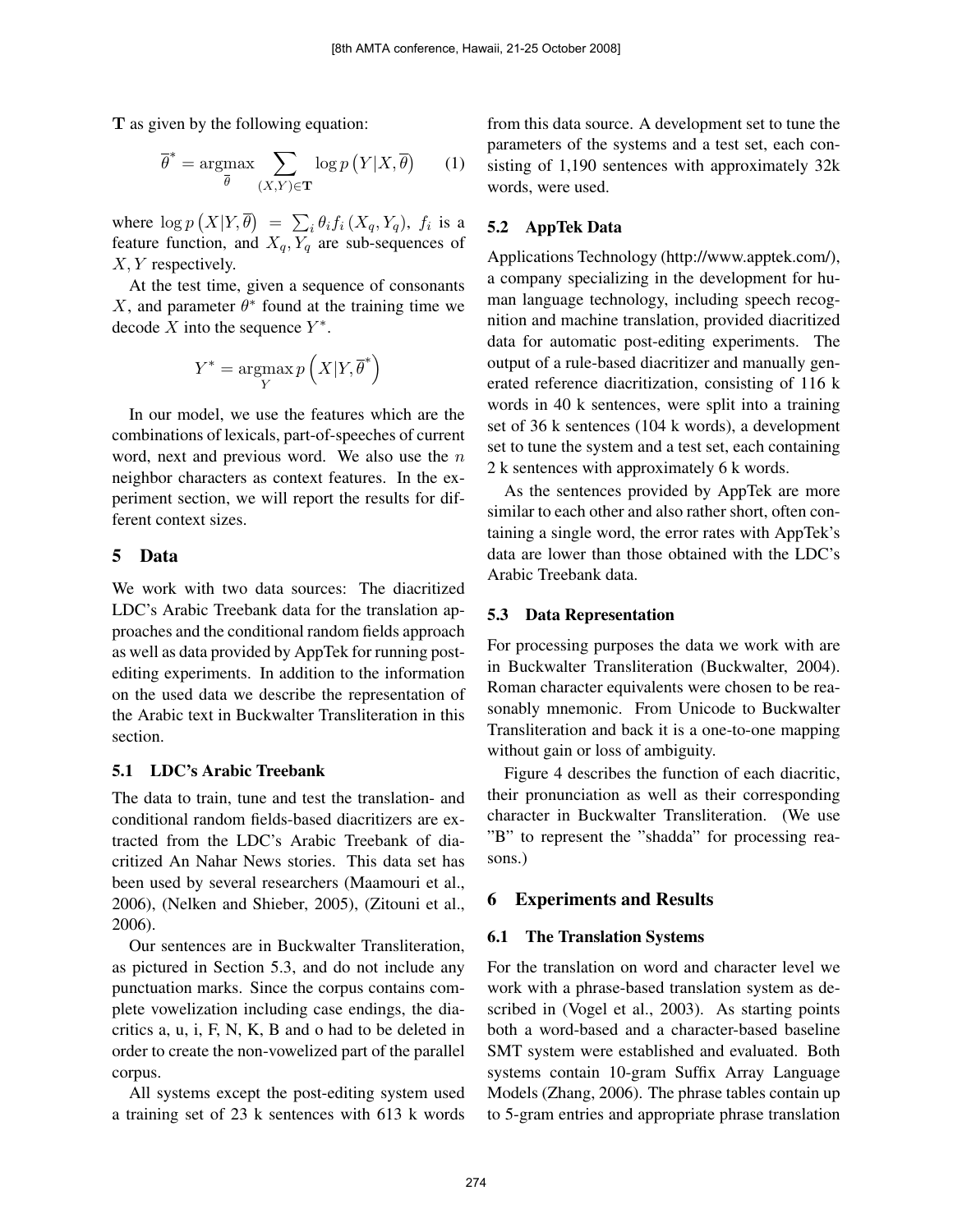| Name                                 |     | <b>Buckwalter</b><br><b>Transliteration</b> | Pronunciation               |
|--------------------------------------|-----|---------------------------------------------|-----------------------------|
| <b>Short vowels</b><br>/a/, /u/, /i/ |     |                                             |                             |
| Fatha                                | ó   | a                                           | a                           |
| damma                                | ं   | u                                           | /u/                         |
| kasra                                | Ò   | İ                                           | Ϊl                          |
| Double case<br>ending                |     |                                             |                             |
| fathatayn                            | ៍   | F                                           | /an/                        |
| dammatayn                            | ័   | N                                           | /un/                        |
| kasratayn                            | ្វ្ | K                                           | $/$ in/                     |
| Syllabification<br>marks             |     |                                             |                             |
| shadda                               | ័   | (normally $\sim$ )<br>B                     | consonant<br>doubling vowel |
| sukuun                               |     | O                                           | vowel absence               |

Figure 4: Buckwalter Transliteration.

probabilities. Later we tested a system with additional lexical scores and 7-gram character entries in the phrase table. In our system which operates on both levels we experimented with longer n-grams in the Suffix Array Language Model as well as with the SRI Language Model Toolkit (Stolcke, 2002).

We evaluated our systems through word error rates and diacritization error rates. Since the error rates are higher at the word endings and since we tested methods to improve especially the final vowelization, we report the error rates regarding as well as ignoring final vowelization.

## 6.1.1 The Word Level System and the Character Level System

As shown in Table 1 the results of the system on character level are better than those of the wordbased system since the word-based system was not able to translate many words.

As the system on character level outperformed the word level system, we tried to enhance the character level system first. Our focus was on the translation model. So far the phrase table only contained phrase translation probabilities. As relative

|            |            | word-based     | char-based |
|------------|------------|----------------|------------|
| final      | WER        | 22.8           | 21.8       |
| <b>VOW</b> | <b>DER</b> | $^{\prime}$ .4 | 4.8        |
| no final   | WER        | 9 Q            | 74         |
| vow        | DER        |                |            |

Table 1: Results of Word-based and Character-based Baseline Systems.

|            |            | baseline | max. phrase | lexical |
|------------|------------|----------|-------------|---------|
|            |            | system   | length 7    | score   |
| final_     | WER        | 21.8     | 21.6        | 21.5    |
| <b>VOW</b> | <b>DER</b> | 4.8      | 4.8         | 4.      |
| no_final_  | WER        | 7.4      | 7.5         | 7.4     |
| <b>VOW</b> | DER        | 1.8      | 19          |         |

Table 2: Results for the Character-based System using longer phrases and additional Lexical Weights.

frequencies are unreliable for low frequency event we added so-called lexical scores. Given a source phrase  $f_1...f_J$  and a target phrase  $e_1...e_J$ , and a word-to-word alignment between source and target words, we calculate:

$$
lex(f_1^J|e_1^I, a) = \prod_{j=1}^J \frac{1}{|\{i|(j, i) \in a\}|} \sum_{(j,i) \in a} w(f_j|e_i)
$$

As in the case of diacritization the alignment is strictly monotone and one-to-one, the factor in front of the sum reduces to 1.

To generate a phrase table containing both the phrase translation probabilities  $\varphi(vow/non\_vow)$ and the lexical weights  $lex(vow/non\_vow)$  we used the Moses Package (Koehn et al., 2007) and GIZA++ (Och and Ney, 2003). By default a phrase table containing up to 7-gram entries is created. In order to have a comparable phrase table to see the improvement resulting from the additional lexical scores we also used a 7-gram phrase table in our baseline system. Table 2 demonstrates that enlarging the maximum number of tokens in a phrase within the phrase table from five to seven characters reduces the word error rate by 0.2% while the lexical weights reduce it by 0.1%.

#### 6.1.2 The System on both Levels

We build an SMT system which operates on word level for known words and on character level for un-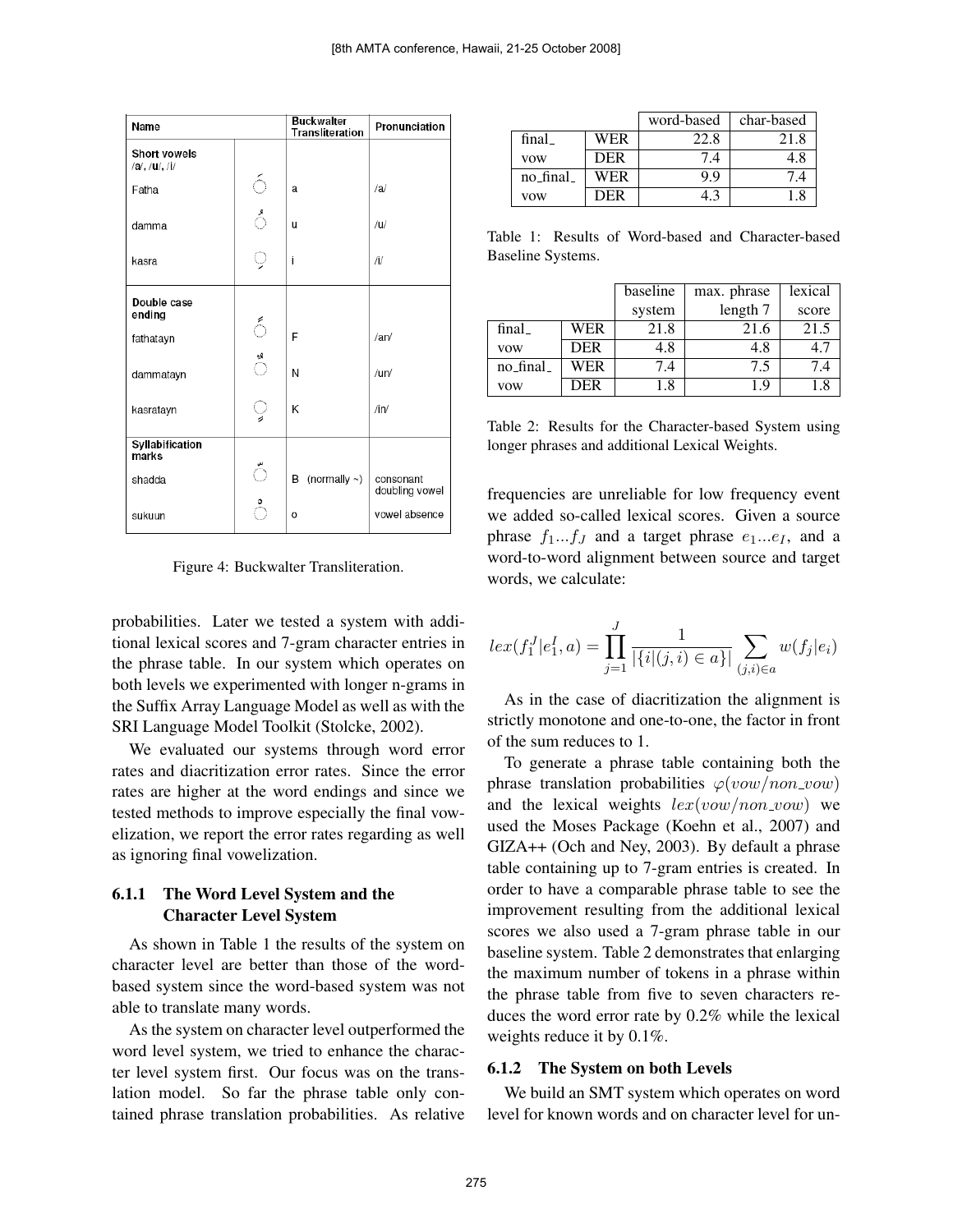| language   |            | char | word       | word       | word |
|------------|------------|------|------------|------------|------|
| model      |            | 5    | 3          |            |      |
|            |            |      | <b>SRI</b> | <b>SRI</b> | SА   |
| final      | <b>WER</b> | 20.1 | 19.9       | 20.0       | 20.0 |
| <b>VOW</b> | <b>DER</b> | 4.3  | 4.3        | 4.3        | 4.3  |
| no_final_  | WER        | 6.6  | 6.8        | 6.9        | 6.9  |
| vow        | <b>DER</b> | 1.6  | 1.7        | 17         |      |

Table 3: Results of the Systems on both Levels, using different Language Models (Character and Word Level, different n-gram Lengths, and build with the SRILM Toolkit or the SALM Toolkit).

known words. To have a common representation on the target side for the language model, we converted the target side of the word-based phrase translation table into the character representation. That is to say, while matching on the source side operates on words, the output is segmented into characters. Ideally, the decoder should allow to apply characterlevel and word-level simultaneously. Unfortunately, the decoder available for the experiments did not provide this functionality. To still have the benefit of larger context from a word-based language model, we applied n-best list rescoring. We generated 1000 best lists and converted from character representation back to word representation. An additional language model score was then calculated. We experimented with the Suffix Array Language Model Toolkit and the SRI Language Model Toolkit. The development data was used to optimize the weights for the combination of the decoder scores and the additional language model score.

After n-best list rescoring the new first-best translation is evaluated. The results in Table 3 show that working on both levels yields a significant improvement in comparison to the systems on character level. A large context in the language model on word level does not perform any better. The wordbased 3-gram SRI Language Model scored better than a 4- or 6-gram SRI Language Model and any Suffix Array Language Model with equivalent ngrams.

#### 6.1.3 The Post-Editing System

To test the automatic post-editing approach the output of AppTek's rule-based diacritizer together with the manually diacritized data was used to build the phrase table and the language model. The phrase

|            |            | baseline | post-editing |  |
|------------|------------|----------|--------------|--|
| final      | WER        | 15.6     | 13.8         |  |
| <b>VOW</b> | <b>DER</b> | 5.5      | 4 Q          |  |
| no final   | WER        | 10.3     | 9.3          |  |
| vow        | DER        | 3.5      |              |  |

Table 4: Results of the Post-Editing System, compared to the purely Statistical Baseline System.

table was build using GIZA++ and scripts from the Moses Package. The conditional phrase translation probabilities as well as the lexical weights were used to score the phrase pairs.

Table 4 shows the post-editing results. While the output of the rule-based system gave rather high error rates (not shown in the table) we see acceptable error rates for the purely statistical approach. However, it was outperformed by the combined system, in which the output of AppTek's rule-based diacritizer was processed by the automatic post-editing system.

## 6.2 The Diacritization as Sequence Labeling System

Considering our results so far it is evident that the error rates at the word endings are significantly higher than at the word stems. To overcome the limits of the phrase-based translation approach we explored the integration of grammatical information into a statistical approach for the diacritization with the help of conditional random fields. Parts-of-speech were assigned to each word using the Stanford Parts-of-Speech Tagger (Toutanova and Manning, 2000). In addition to the non-vowelized input, the output sequence depended on previous and following source word as well as on the parts-of-speech for the previous, current, and the following word. The system uses the CRF++ toolkit (Kudo, 2007) to train and test our model. However, due to memory constraints we could only use the most effective features. To incorporate wider context we had to reduce the amount the training data to 75%. The results are shown in Table 5. We see that using wider context, which is counted in terms of characters, is crucial in improving the performance of the system. Unfortunately, we did not observe that the additional information, e.g. word identities and parts-of-speech, could reduce the diacritization errors at the word endings.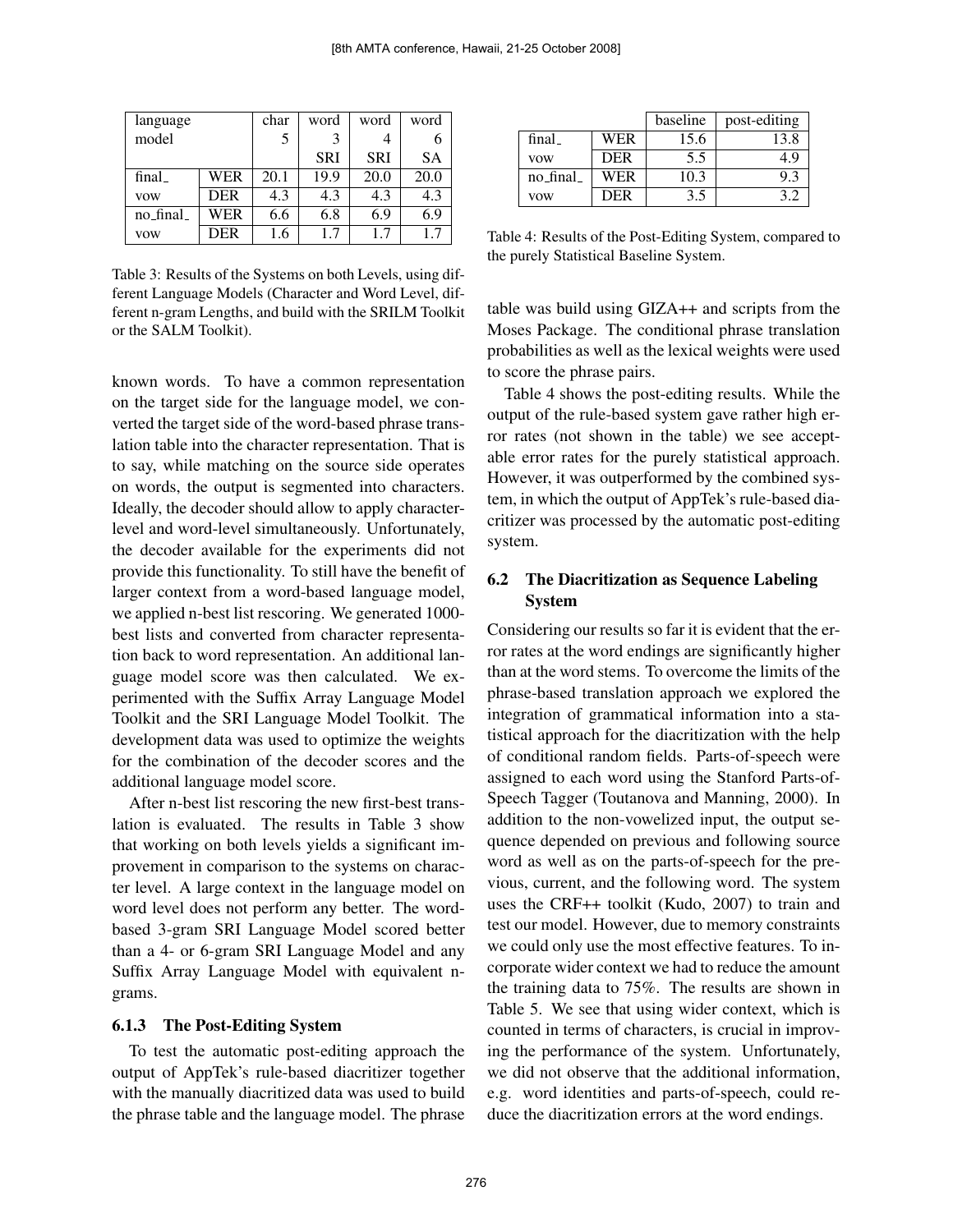|            | data       | $100\%$ |      |      | 75%  |      |      |
|------------|------------|---------|------|------|------|------|------|
|            | context    | 4       | 4    | n    |      | 10   | 12.  |
| final_     | WER        | 22.8    | 24.1 | 22.6 | 22.2 | 22.0 | 21.9 |
| <b>VOW</b> | <b>DER</b> | 5.1     | 5.4  | 4.9  | 4.8  | 4.7  |      |
| no_final_  | WER        | 9.4     | 10.0 | 8.5  | 8.3  | 8.3  | 8.4  |
| <b>VOW</b> | <b>DER</b> | 2.2     | 2.4  | 2.0  | 1.9  | 1.9  | 19   |

Table 5: Results of the CRF Approach for different amounts of the data and different context.

## 7 Conclusion and Future Work

We presented two approaches to diacritize Arabic text. In the first approach diacritization was regarded as a translation problem, and we used techniques from phrase-based translation to "translate" from undiacritized Arabic into diacritized Arabic. We experimented with word-level and character-level processing, and also with a combined system, where the input is represented on both levels in the form of input lattices. Benefits were gained by operating both on word and character level. As was expected, longer n-grams in the phrase table gave better results, as did the addition of lexical scores.

In the second approach we treated diacritization as a sequence labeling problem. Using CRFs allowed us to integrate additional features, like partsof-speech. Due to memory limitations this approach could not be fully explored, i.e. we had to trade-off between training corpus size and number of features. We expect that with more data and additional features this approach will perform on the same level, or even better then the translation approach.

We also experimented with automatically postediting the output of a rule-based system. The combined system outperformed both the rule-based and the purely statistical system.

A major problem in diacritization are the errors in the word endings. For example, in our phrasebased diacritization systems we detected that the word ending "pi" (ta marbouta with kasra) occurs almost 2% and "i" (kasra) even more than 5.5% more frequently in our hypothesis than in the reference or in the training data. The word endings depend on the grammatical role of the word within the sentence. This leads to long-range dependencies, which are not well captured by the current models. Future experiments will explore, which features are useful to reduce these error.

Another point of interest would be to find out whether the integration of the proposed diacritization features enhances the Arabic-English or English-Arabic translation systems.

## Acknowledgments

We would like to thank Hassan Sawaf, AppTek, for providing the data used in our post-editing experiments. We would also like to thank Anna Owen for her useful comments during the writing of this paper. This work was in part supported by DARPA under HR0011-06-2-0001 (GALE).

## References

- T. Buckwalter. 2004. Arabic Morphological Analyzer version 2.0. LDC2004L02.
- Mona Diab, Mahmoud Ghoneim, and Nizar Habash. 2007. Arabic Diacritization in the Context of Statistical Machine translation. In *Proceedings of the MT-Summit*, Copenhagen, Denmark.
- Yousif A. El-Imam. 2004. Phonetization of Arabic: Rules and Algorithms. *Computer Speech and Language*, 18(4).
- Tarek A. El-Sadany and Mohamed A. Hashish. 1989. An Arabic Morphological System. *IBM Systems Journal*, 28(4).
- Ossama Emam and Volker Fischer. 2005. Hierarchical Approach for the Statistical Vowelization of Arabic Text. Technical report, IBM Corporation Intellectual Property Law, Austin, TX, US.
- Ya'akov Gal. 2002. An HMM Approach to Vowel Restoration in Arabic and Hebrew. In *Proceedings of the ACL-02 Workshop on Computational Approaches to Semitic Languages*, Philadelphia, PA, USA.
- Nizar Habash and Owen Rambow. 2007. Arabic Diacritization through Full Morphological Tagging. In *Proceedings of NAACL/HLT 2007. Companion Volume, Short Papers*, Rochester, New York, April.
- Philipp Koehn, Hieu Hoang, Alexandra Birch an Chris Callison-Burch, Marcello Federico, Nicola Bertoldi, Brooke Cowan, Wade Shen, Christine Moran, Richard